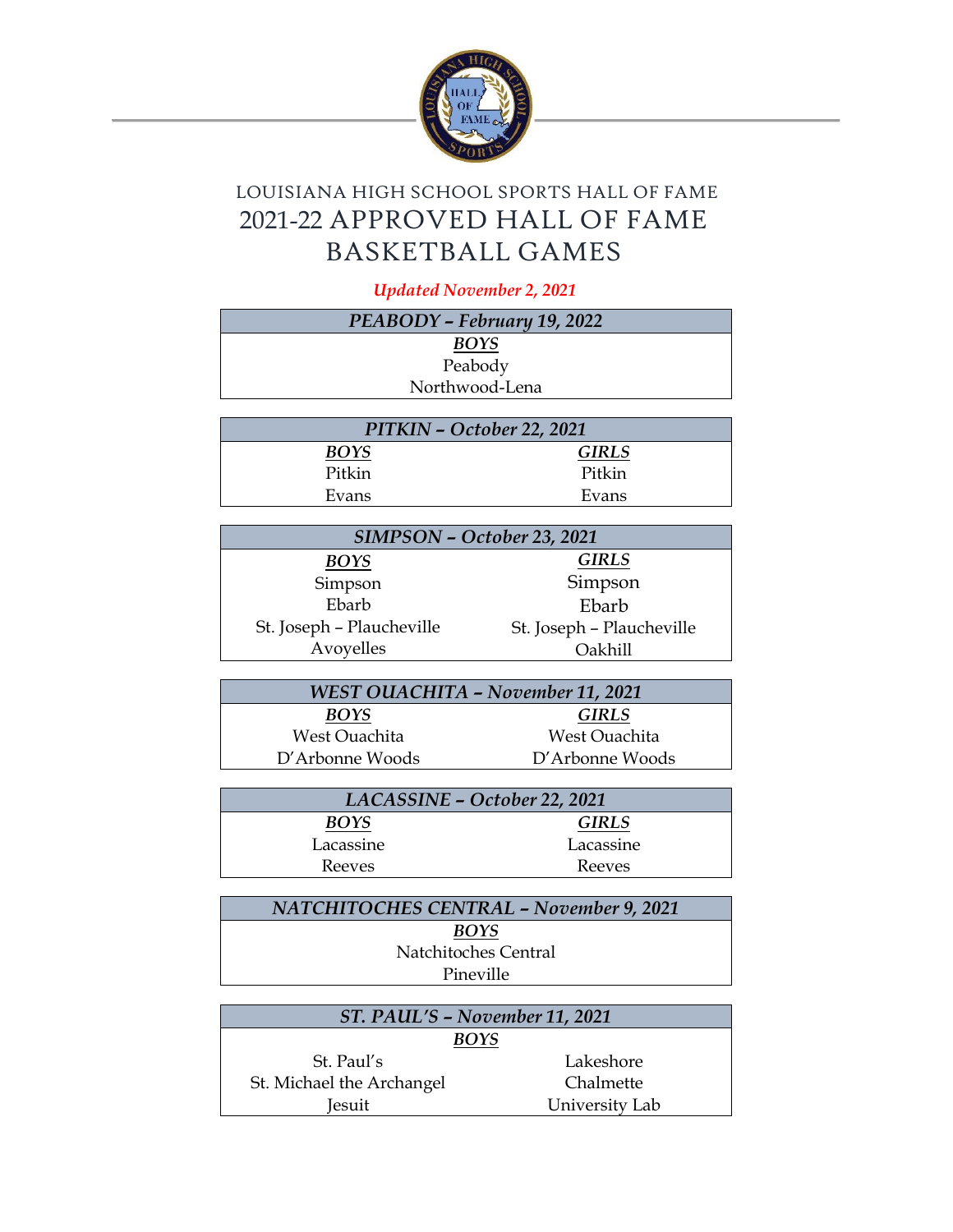## *SAM HOUSTON – November 6, 2021*

## *BOYS*

Sam Houston Basile

| PONCHATOULA - October 30, 2021 |                                    |  |  |
|--------------------------------|------------------------------------|--|--|
|                                | GIRLS - Pelican State Extravaganza |  |  |
| Acadiana                       | Loranger                           |  |  |
| Albany                         | New Iberia                         |  |  |
| Airline                        | North Central                      |  |  |
| Amite                          | Northshore                         |  |  |
| Avoyelles Charter              | Northwest                          |  |  |
| Barbe                          | Northwood-Lena                     |  |  |
| Benton                         | Mansfield                          |  |  |
| Cabrini                        | <b>Ouachita Parish</b>             |  |  |
| Carencro                       | <b>Ouachita Christian</b>          |  |  |
| Captain Shreve                 | Parkway                            |  |  |
| Central Lafourche              | Ponchatoula                        |  |  |
| Chapelle                       | Rayville                           |  |  |
| Donaldsonville                 | Ruston                             |  |  |
| East St. John                  | Slidell                            |  |  |
| East Jefferson                 | St. Amant                          |  |  |
| <b>Warren Easton</b>           | South Plaquemines                  |  |  |
| E.D. White                     | Southwood                          |  |  |
| Elton                          | St. Scholastica                    |  |  |
| A.J. Ellender                  | St. Louis                          |  |  |
| Fontainebleau                  | St. Thomas Aquinas                 |  |  |
| Huntington                     | St. Thomas More                    |  |  |
| Edna Karr                      | Ursuline                           |  |  |
| LaGrange                       | Walker                             |  |  |
| Lakeview                       | West Jefferson                     |  |  |
| Lafayette                      | Vandebilt Catholic                 |  |  |
| Lake Arthur                    | Zacharv                            |  |  |

## *NORTHSIDE CHRISTIAN – October 18, 2021 BOYS*

Northside Christian Welsh

| ANACOCO - October 23, 2021 |              |
|----------------------------|--------------|
| BOYS                       | <b>GIRLS</b> |
| Anacoco                    | Anacoco      |
| Negreet                    | Negreet      |
| Florien                    | Florien      |
| Hathaway                   | Hathaway     |
|                            |              |

| HICKS - October 22, 2021 |              |
|--------------------------|--------------|
| <b>BOYS</b>              | <b>GIRLS</b> |
| Hicks                    | <b>Hicks</b> |
| Saline                   | Simsboro     |
|                          |              |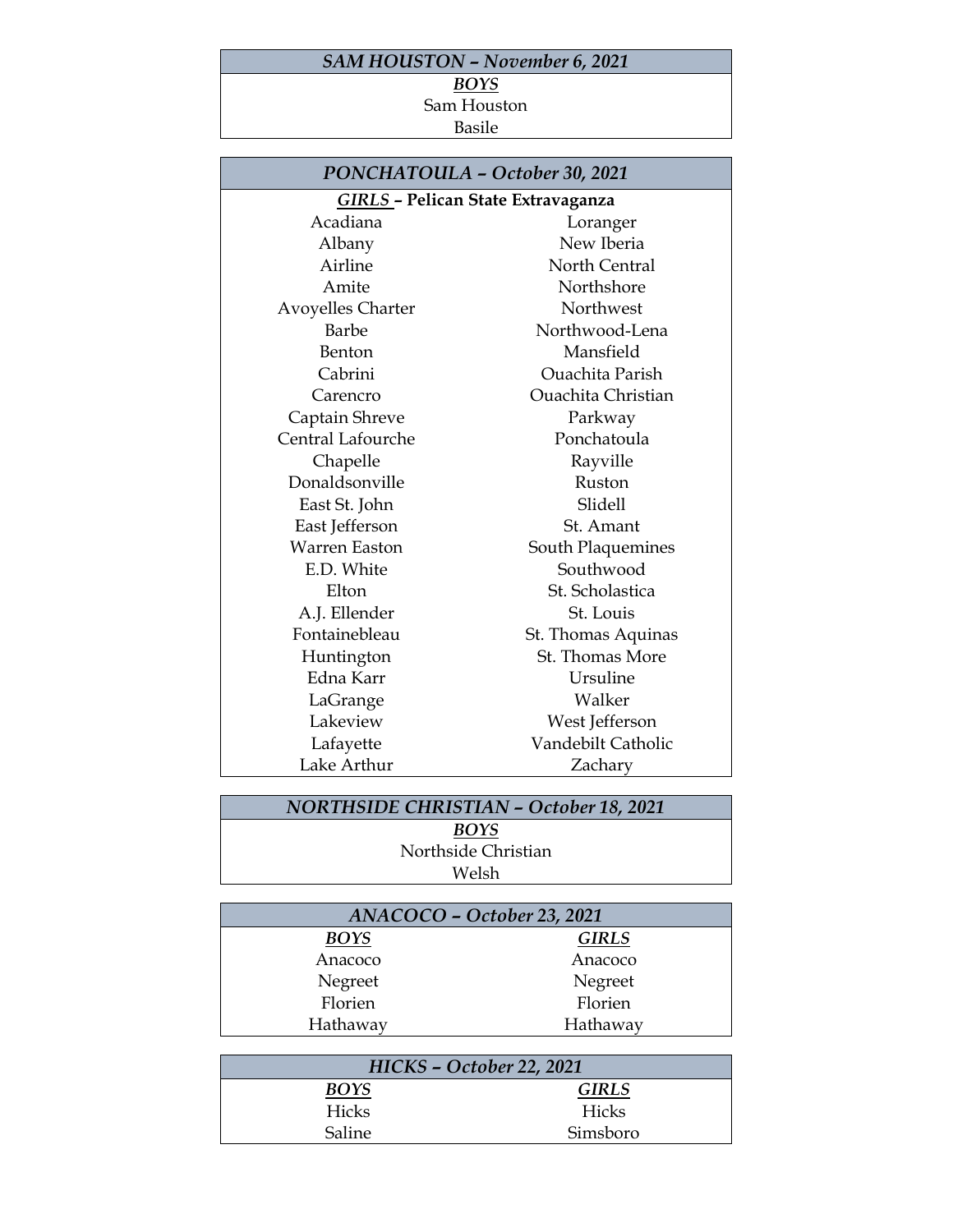| <b>BUNKIE - November 4, 2021</b> |           |  |
|----------------------------------|-----------|--|
| <b>GIRLS</b>                     |           |  |
| <b>Bunkie</b>                    | Avoyelles |  |
| Kinder                           | Bolton    |  |

| ELIZABETH - October 19, 2021 |  |
|------------------------------|--|
| <b>BOYS</b>                  |  |
| Elizabeth                    |  |
| Sulphur                      |  |

| BELL CITY - October 22, 2021 |                  |
|------------------------------|------------------|
| <b>BOYS</b>                  | <b>GIRLS</b>     |
| <b>Bell City</b>             | <b>Bell City</b> |
| Glenmora                     | Glenmora         |

| HATHAWAY - October 21, 2021 |              |
|-----------------------------|--------------|
| <b>BOYS</b>                 | <b>GIRLS</b> |
| Hathaway                    | Hathaway     |
| Midland                     | Midland      |

| <b>ZACHARY - November 6, 2021</b>                                                                                                                                                                                |                                                                                                                                                                                                        |
|------------------------------------------------------------------------------------------------------------------------------------------------------------------------------------------------------------------|--------------------------------------------------------------------------------------------------------------------------------------------------------------------------------------------------------|
| Plaquemine<br>Helen Cox<br><b>Avoyelles Charter</b><br>A.J. Ellender<br>Southside<br>Edna Karr<br>West Jefferson<br><b>East Ascension</b><br>Episcopal<br>Mandeville<br>Evangel<br>Parkview Baptist<br>Northside | BOYS<br>Newman<br>Terrebonne<br>Ruston<br>Alexandria<br>Eleanor McMain<br>Hahnville<br>G.W. Carver<br>Liberty<br>Lafayette Christian<br>McKinley<br>Zachary<br>Port Allen<br>D'Iberville (Mississippi) |

| <b>WOSSMAN - November 20, 2021</b>  |              |  |
|-------------------------------------|--------------|--|
| <b>BOYS</b>                         |              |  |
| Wossman                             | <b>GIRLS</b> |  |
| Lincoln Prep                        | Wossman      |  |
| <b>Ouachita Christian</b>           | Lincoln Prep |  |
| West Monroe                         |              |  |
| Rayville                            |              |  |
|                                     |              |  |
| <b>MANSFIELD - November 4, 2021</b> |              |  |
|                                     |              |  |

| <b>MANSFIELD - November 4, 2021</b><br><b>BOYS</b> |           |
|----------------------------------------------------|-----------|
|                                                    |           |
| Airline                                            | Mansfield |